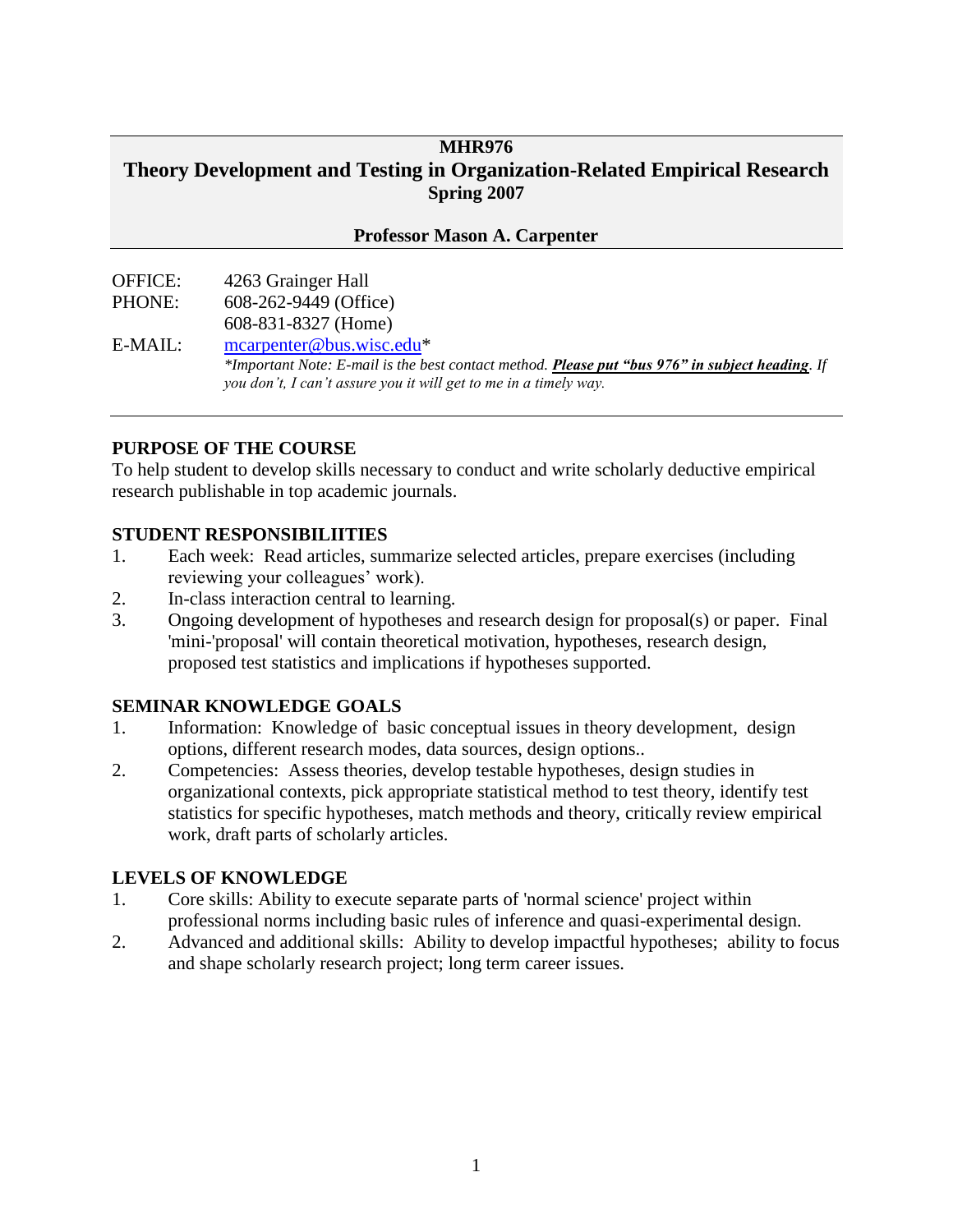## **OPTIONAL BOOKS**

- 1. Cook, Thomas D. and Donald T. Campbell. 1979. Quasi-Experimentation. Design and Analysis Issues for Field Settings. Boston: Houghton Mifflin.
- 2. Cummings, L. L. and Peter J. Frost. 1995. Publishing in the Organizational Sciences  $(2<sup>nd</sup> Edition)$ . Newbury Park, CA: Sage.
- 3. Denzin, Norman K. and Yvonna S. Lincoln. (Eds.) Collecting and Interpreting Qualitative Materials. Thousand Oaks, CA: Sage.
- 4. Huff, Anne Sigismund. 1998. Writing for Scholarly Publication. Thousand Oaks, CA: Sage.
- 5. Lave, Charles A. and James G. March. 1975. An Introduction to Models in the Social Sciences. New York: Harper & Row.
- 6. Schutt, Rusell K. 1996. Investigating the Social World: The Processes and Practice of Research. Thousand Oaks, CA: Pine Sage.
- 7. Course reading package (This contains most required course readings that are not in the required textbooks.)

## **GRADING**

Your responsibilities will include (1) summarizing readings, (2) written exercises, (3) reviewing in writing other students' exercises, (4) presenting your own work in class, (5) general class participation, and (6) final proposal/paper. In general, our goal is to encourage risk-taking and effort. Thus, I will assess most assignments only in terms of whether they are (1) exceptionally good, (2) good and reasonable or (3) problematic.

Your final grade will be assessed based on:

| Written summaries, exercise, and reviews | 40% |
|------------------------------------------|-----|
| In class discussion and presentations    | 30% |
| Final proposal/paper $&$ presentation    | 30% |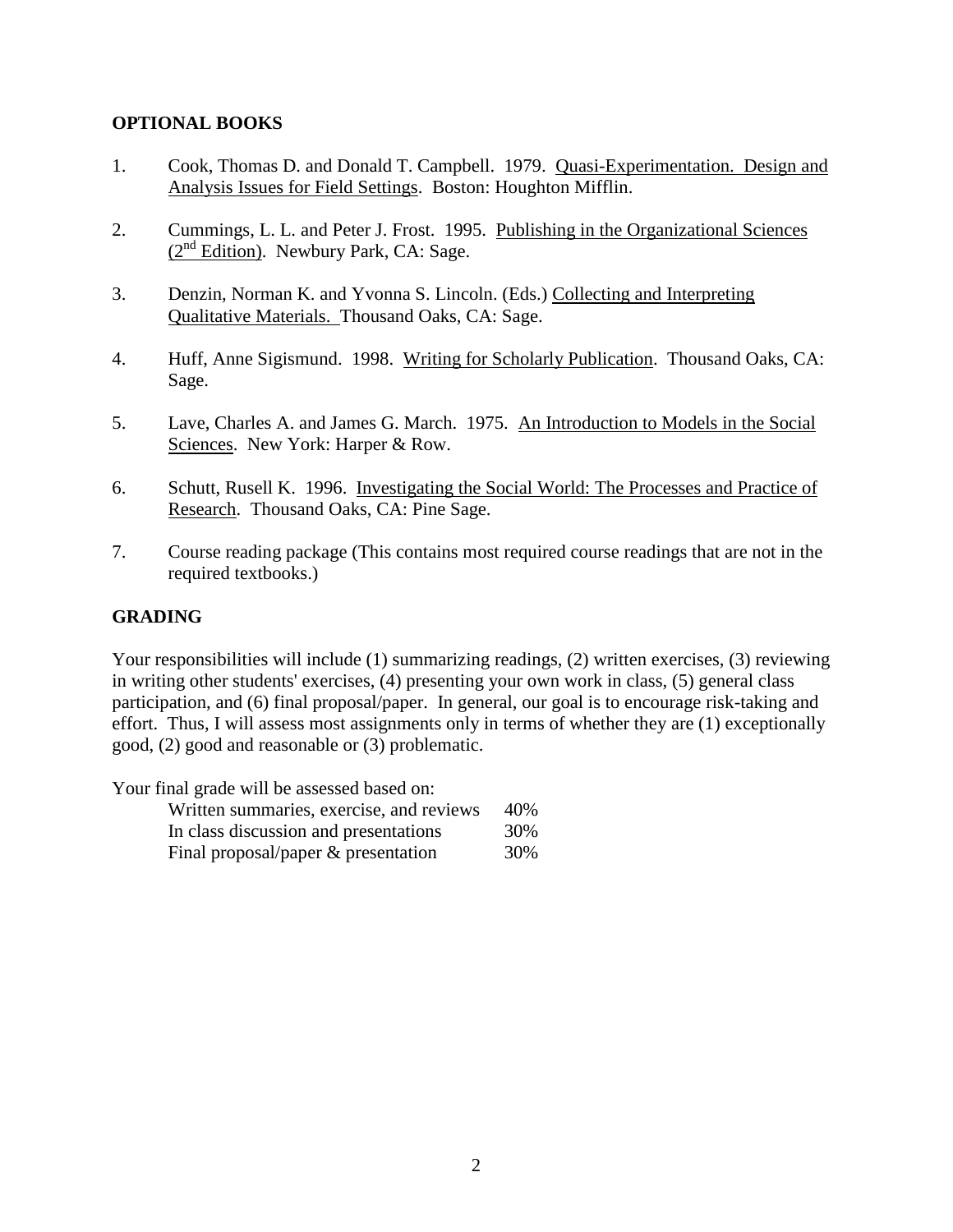## **APPROXIMATE SCHEDULE (2/26/07)**

| <b>Class</b>     | <b>Date</b>    | Topic(s)                                                                |
|------------------|----------------|-------------------------------------------------------------------------|
|                  |                | A. Introduction                                                         |
| $\mathbf{1}$     | 1/22           | Introduction & logistics.                                               |
|                  |                | <b>B. Theory and Propositions</b>                                       |
|                  |                |                                                                         |
| 2&3              | $1/29$ & $2/5$ | <i>Theory and propositions:</i> What's a good theory? Why do we care?   |
| $\overline{4}$   | 2/12           | Theory and propositions: Theory as a social movement.                   |
| 5                | 2/19           | Theory and propositions: Developing theory and propositions.            |
| 6                | 2/26           | Theory and propositions: Application.                                   |
| $\boldsymbol{7}$ | 3/5            | Theory and propositions: Theory as storytelling and pictures.           |
| 8                | $3/12*$        | Theory and propositions: Creativity and theory.                         |
|                  |                |                                                                         |
|                  |                | C. Design                                                               |
|                  |                |                                                                         |
| 9                | 3/19           | Theory and propositions: Creativity and theory.                         |
| 10               | $3/26*$        | Design: Reviewing the field $-$                                         |
|                  | 4/2            | <b>Spring Break: No Class</b>                                           |
| 11               | 4/9            | Design: Reviewing the field - Cindy Devers                              |
| 12               | 4/16           | Design: Modeling and simulations (plus, discuss reviews)                |
| 13               | 4/23           | Design: Lab studies & Meta analysis - Alex Stajkovic                    |
| 14               | $4/30*$        | Design: Qualitative research - Sanjay Jain (May 1 or 2)                 |
|                  |                | <b>E. Presentations</b>                                                 |
| 15               | 5/7            | Managing research streams, Co-author issues, Presentations, and Wrap-up |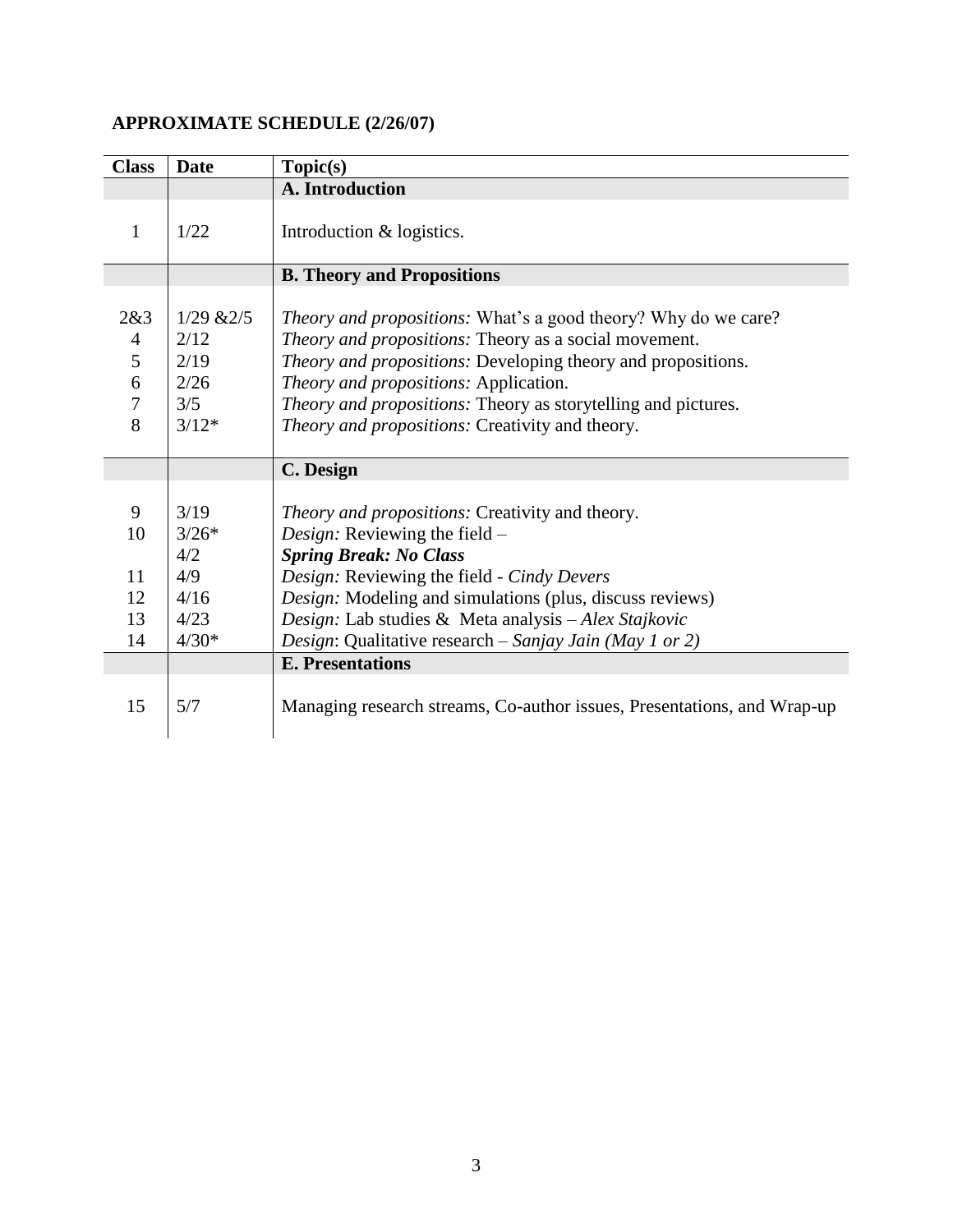## **SUMMARY OF READINGS AND ASSIGNMENTS**

## **Week 1 Introductions, logistics, final time, place.**

## **Week 2 Theory and propositions: What's a good theory and why do we care?**

#### *Required readings*

- 1. Schneider, Benjamin. 1995. Chapter 13: "Some propositions about getting research published," in L. L. Cummings and Peter J. Frost (Eds.), Publishing in the Organizational Sciences ( $2<sup>nd</sup>$  Edition). Newbury Park, CA: Sage. pp. 216-226.
- 2. Pfeffer, Jeffrey. 1982. "The variety of perspectives," in Organizations and Organization Theory. Marshfield, MA: Pitman Publishing. pp. 1-40 [Pay special attention to pp. 12-18 (levels and units of analysis) and pp. 33-40 (theory vs. application; evaluating theory).].
- 3. Popper, Karl R. 1959. Excerpts from The Logic of Scientific Discovery. London: Hutchinson. pp. 27-48, 108-111 [pay special attention to pp. 30-33, 39-40, 46-47, 108- 111].
- 4. Sutton, Robert I. and Barry M. Staw. 1995. "What theory is *Not*," Administrative Science Quarterly, 40: 371-384 [Pay special attention to pp. 371-378.].
- 5. Weick, Karl. 1995. "What theory is *Not*, Theorizing *is*," Administrative Science Quarterly, 40: 385-390.

## **Week 3 Theory and propositions: Theory as a social movement.**

*Application*: Identify a theoretical body that is of interest to you. Talk the class through the social movement characteristics of that theory. What is considered the seminal work in that theory? What are the major milestones in its developments? Who are the thought leaders associated with this theory?

#### *Required readings*

- 1. Kuhn, Thomas S. 1962. Introduction, in The Structure of Scientific Revolutions. Chicago: University of Chicago Press. pp. 1-22.
- 2. Merton, Robert K. 1996. Chapter 20 in On Social Structure and Science, pp. 267-276.
- 3. Hambrick, Donald C. & Chen, Ming-Jer. Forthcoming. New academic fields as admittance-seeking social movements: The case of strategic management, Academy of Management Review.
- 4. Nag, Rajiv, Hambrick, Donald C, and Chen, Ming-Jer. In press. What is strategic management really? Inductive derivation of a consensus definition of the field, Strategic Management Journal.

## *Supplementary readings*

1. Aldrich, Howard E., Sally W. Fowler, Nina Liou and Sarah J. Marsh. 1994. "Other people's concepts: Why and how we sustain historical continuity in our field." *Organization*, 1: 65-80.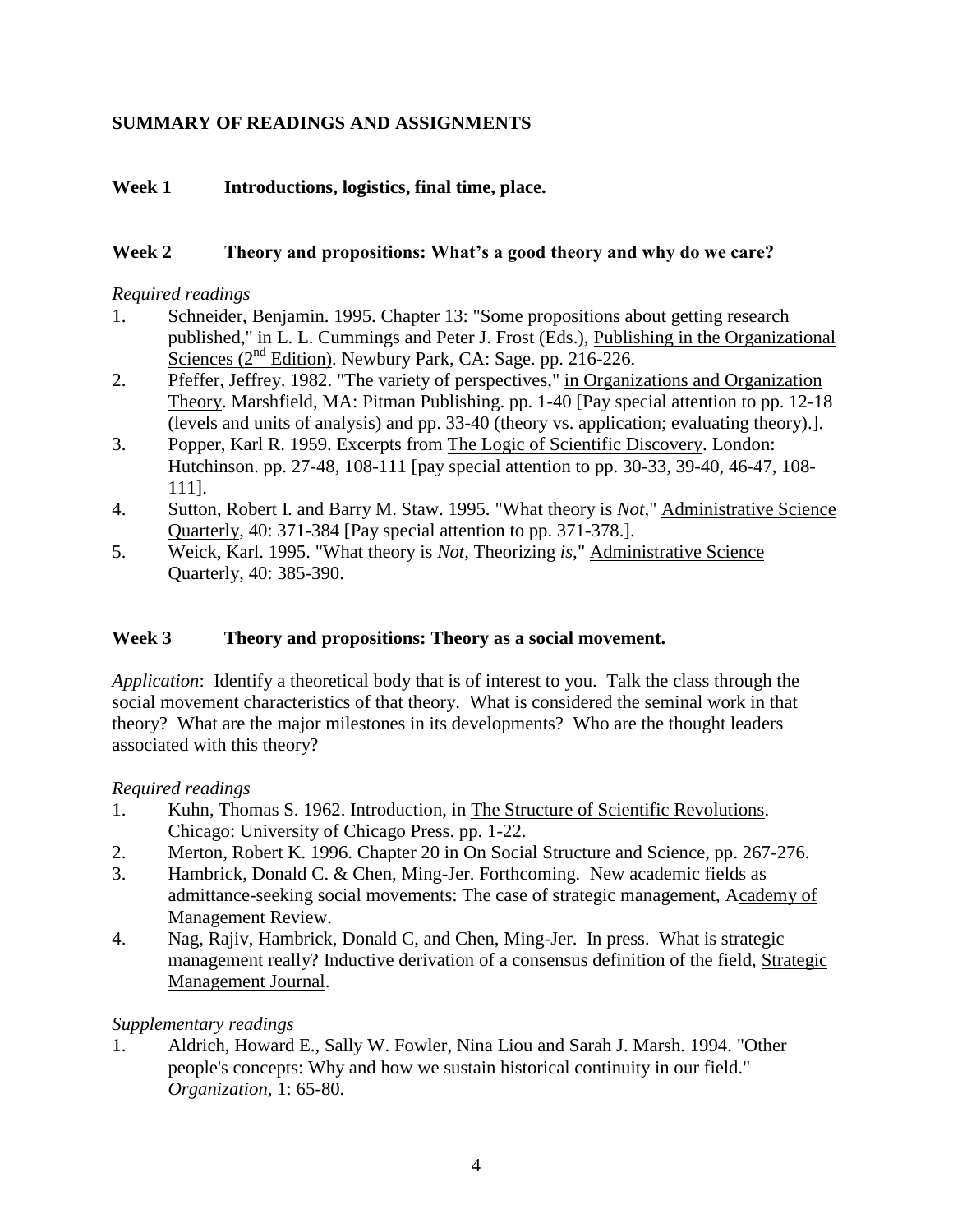- 2. Lambert, Karel and Gordon G. Brittan, Jr. 1992. An Introduction to the Philosophy of Science. Atascadero, CA: Ridgeview.
- 3. Hull, David. 1988. Science as a Process: An Evolutionary Account of the Social and Conceptual Development of Science. Chicago: the University of Chicago Press.

## **Week 4 Theory and propositions: Developing theory and propositions.**

## *Application*

Working from a theory of your own choice:

- 1. Generate ONE (OR at most TWO) specific testable propositions deduced from a theory.
	- a. State the basic theory you are working with.
	- b. Then show separately how the proposition is implied by the theory (although we will not be stressing constructs and measurement per se, make sure you have defined key terms so that the reader can tell whether the logic makes sense – if you have two propositions, show separately for each one).
- 2. Show with boxes and arrows the causal model for the proposition(s).

## *Required readings*

- 1. Lundberg, Craig C. 1976. "Hypothesis creating in organizational behavior research." *Academy of Management Review,* April 1976: 5-12. [See especially pp. 9-10.]
- 2. Platt, John R. 1964. "Strong inference." *Science*, 146: 347-353 [Especially 347-348, and 352].
- 3. Ellsworth, Phoebe C. 1977. "From abstract ideas to concrete instances: Some guidelines for choosing natural research settings." *American Psychologist* (August): 604-615. [See especially the section on scope of hypothesis.]
- 4. Pfeffer, Jeffrey. 1982. "The variety of perspectives," in Organizations and Organization Theory. Marshfield, MA: Pitman Publishing. pp. 12-23 (level of analysis). **[Week2]**

## *Supplementary Readings*

- 1. Sober, E. 1993. Philosophy of Biology. Boulder, CO: Westview Press. [See especially pp. 210-215 on the use of "evolutionary" models]
- 2. Heide, Jan B. and George John. Chapter 17: "Measurement issues in research on interfirm relationships," in Moller, Kristian and David Wilson, Business Marketing: An introduction and Network Perspective. Boston: Kluwer. [For our purpose, focus on the question of what is the unit of analysis and its implications for what kind models and test statistics you would use for related theories.]
- 3. Hull, David. 1988. Chapter 11: "A general analysis of selection processes," in Science as a Process: An Evolutionary Account of the Social and Conceptual Development of Science. Chicago: the University of Chicago Press. pp. 397-431, 441-450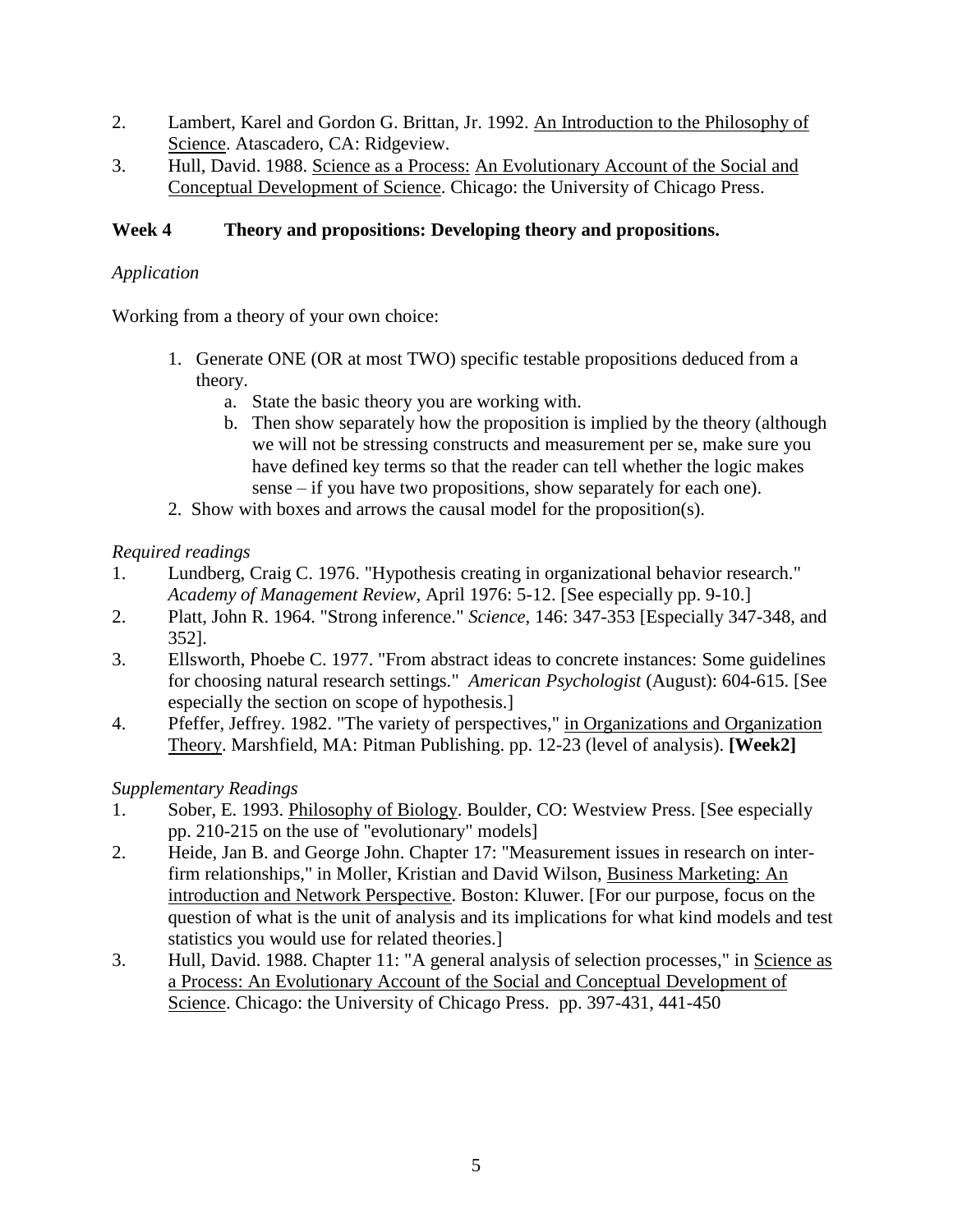## **Week 5 Application**

- 1. Draw a map of theoretical schools in your field. Identify what distinguishes the different theoretical groups.
- 2. Pick one specific theory or framework.
	- a. Identify key assumptions (these could be formal as in analytic models, or verbal)
	- b. Specify a key causal claim of this theory (must have and "if….then" character)
	- c. Interview a leading researcher in this theory and summarize their "top five" readings relevant to that theory.
	- d. Evaluate this theory in terms of the criteria suggested for looking at theories in prior week's readings.
- 3. Why do major research universities promote the development of theories themselves, rather than just working on solving current problems?

## **Week 6 Theory and propositions: Theory as storytelling and pictures.**

## *Required readings*

- 1. Davis, Murray S. 1971. That's interesting! Philosophy and Social Science, 1: 4: 309-344.
- 2. Bacharach, Samuel. 1989. Organizational theories. Academy of Management Review, 14: 496-515.
- 3. Whetten, David. 2002. Modeling-as-Theorizing: A Systematic Methodology for Theory Development in Essential Skills for Management Research, Sage Publications, London/Thousand Oaks/New Delhi, David Partington.
- 4. Sastry, M. Anjali. 1997. Problems and paradoxes in a model of punctuated organizational change, Administrative Science Quarterly, 42: 237-275.
- 5. Weick, Karl. 1993. The collapse of sensemaking in organizations. Administrative Science Quarterly, 38: 628-652.

## *Supplementary Readings*

1. Salmon, Wesley C. Scientific Explanation and the Causal Structure of the World.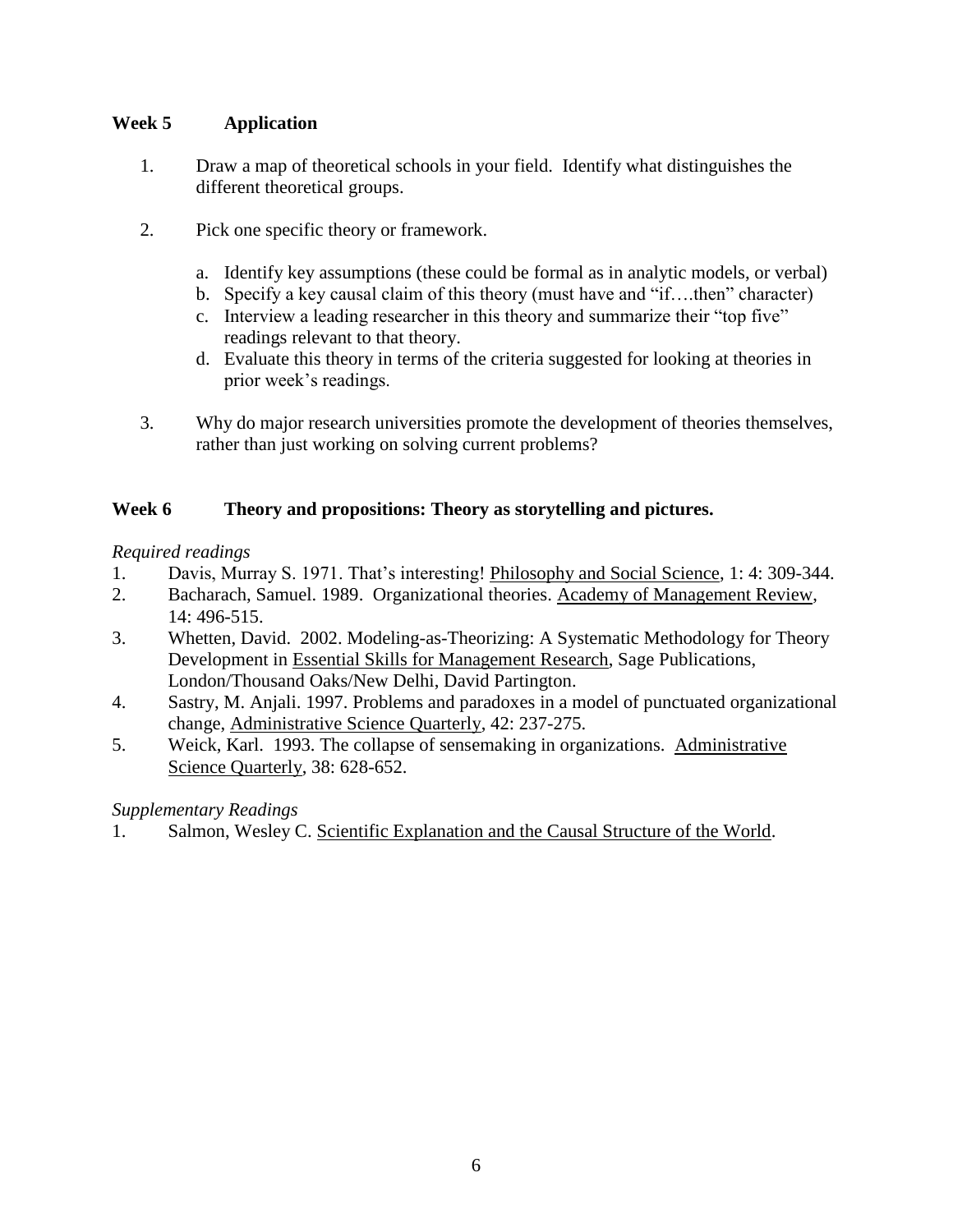## **Week 7 Theory and propositions: Creativity**

#### *Application:*

Do a mini-literature review

- 1. Pick ONE identifiable literature in your area that you are generally interested in and have read from already. Write a short literature review (less than 15 pages, double spaced).
- 2. In your review, make sure you clarify
	- a. Basic theoretical claims or main model of the literature
	- b. The nature of empirical support for the theory/model
	- c. The seminal citations for the literature
- 3. Choose breadth over depth here. That is, be precise and as complete as you can be on one specific area rather than writing an impressionistic treatment of a huge area

#### *Required readings*

Weick, Karl E. 1996. Drop your tools: An allegory for organizational studies, Administrative Science Quarterly, 41: 301-314.

Whetten, David & Kim Cameron. 2005. Chapter 3.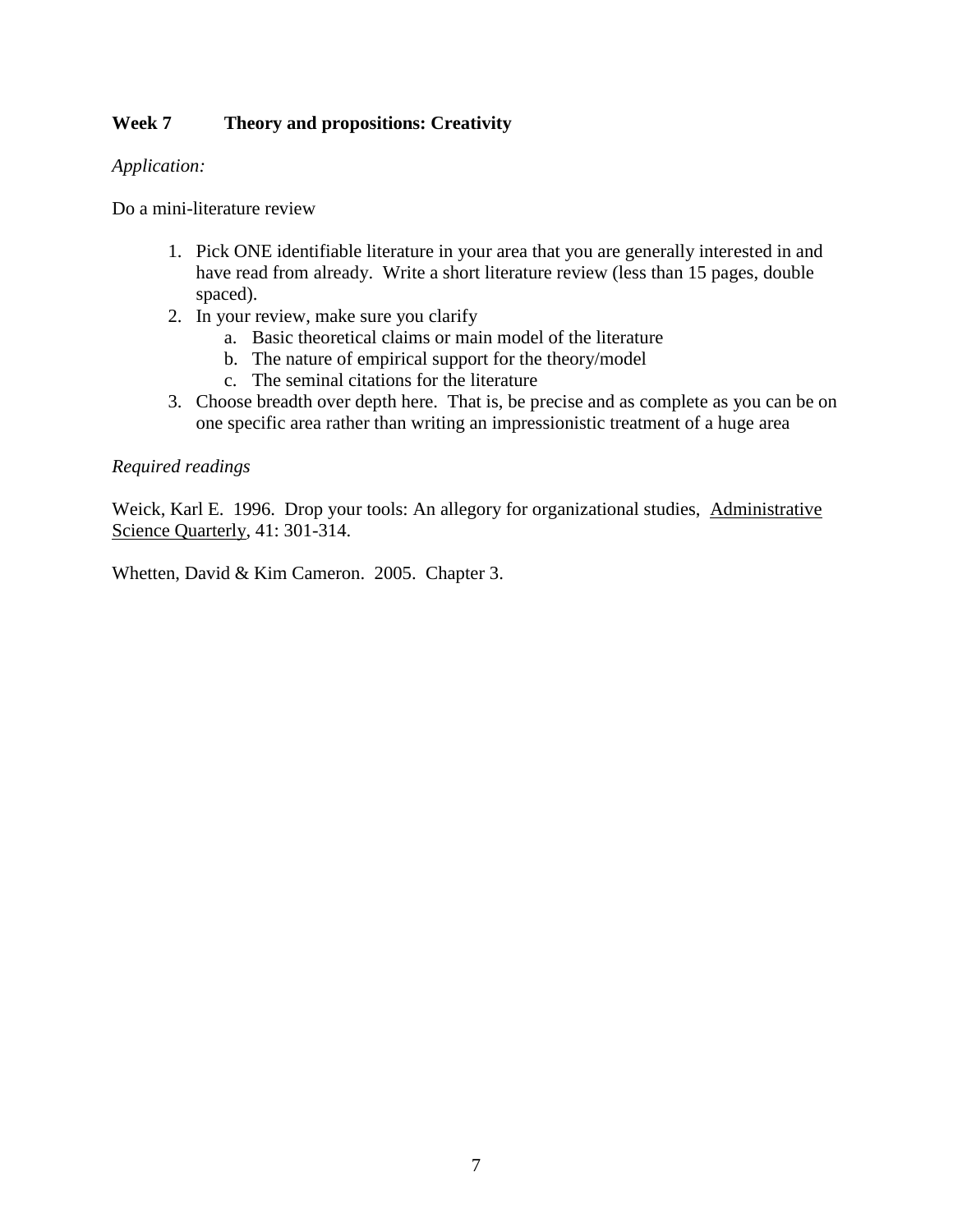#### Literature Reviews

## **INTRODUCTION**

OK. You've got to write a literature review. You dust off your world literature anthology book, settle down in your Ebert and Roper at the Movies theatre chair with your popcorn and soda in hand, and get ready to issue a "thumbs up" or "thumbs down" as you leaf through the pages. "Literature Review" done. Right?

Wrong! The "literature" of a literature review refers to any collection of materials on a topic, not necessarily the Great Literary Texts of the World. "Literature" could be anything from a set of government pamphlets on British colonial methods in Africa to scholarly articles on the treatment of a torn ACL. And a review does not necessarily mean that your reader wants you to give your personal opinion on whether or not you liked these sources.

#### **What is a literature review, then?**

A literature review discusses published information in a particular subject area, and sometimes information in a particular subject area within a certain time period.

A literature review can be just a simple summary of the sources, but it usually has an organizational pattern and combines both summary and synthesis. A summary is a recap of the important information of the source, but a synthesis is a re-organization, or a reshuffling, of that information. It might give a new interpretation of old material or combine new with old interpretations. Or it might trace the intellectual progression of the field, including major debates. And depending on the situation, the literature review may evaluate the sources and advise the reader on the most pertinent or relevant.

## **But how is a literature review different from an academic research paper?**

While the main focus of an academic research paper is to support your own argument, the focus of a literature review is to summarize and synthesize the arguments and ideas of others. The academic research paper also covers a range of sources, but it is usually a select number of sources, because the emphasis is on the argument. Likewise, a literature review can also have an "argument," but it is not as important as covering a number of sources. In short, an academic research paper and a literature review contain some of the same elements. In fact, many academic research papers will contain a literature review section. But it is the aspect of the study (the argument or the sources) that is emphasized that determines what type of document it is.

## **Why do we write literature reviews?**

Literature reviews provide you with a handy guide to a particular topic. If you have limited time to conduct research, literature reviews can give you an overview or act as a stepping stone. For professionals, they are useful reports that keep them up to date with what is current in the field. For scholars, the depth and breadth of the literature review emphasizes the credibility of the writer in his or her field. Literature reviews also provide a solid background for a research paper's investigation. Comprehensive knowledge of the literature of the field is essential to most research papers.

#### **Who writes these things, anyway?**

Literature reviews are written occasionally in the humanities, but mostly in the sciences and social sciences; in experiment and lab reports, they constitute a section of the paper. Sometimes a literature review is written as a paper in itself.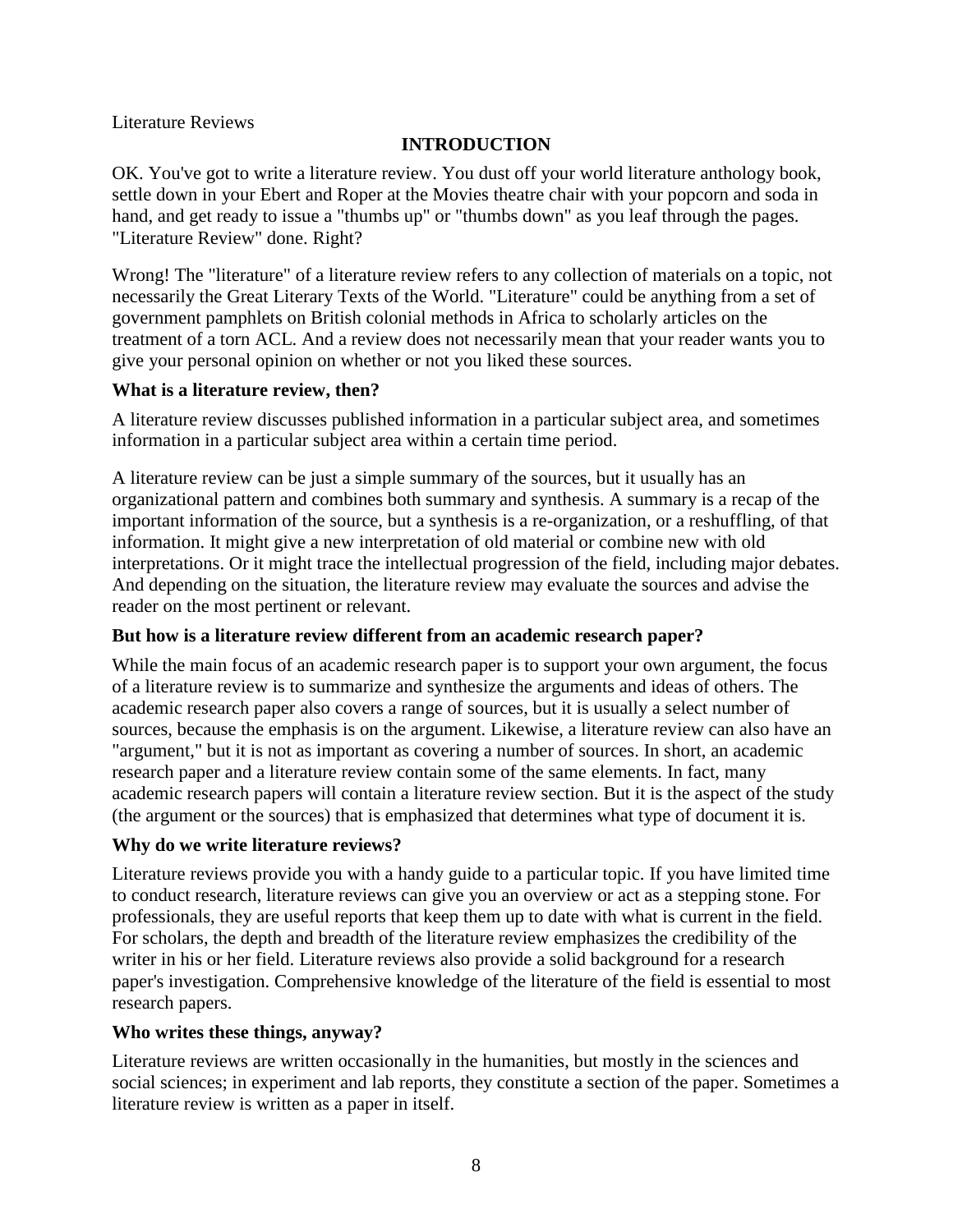# **WHAT SHOULD I DO BEFORE WRITING THE LITERATURE REVIEW?**

## **Clarify**

If your assignment is not very specific, seek clarification from your instructor:

- Roughly how many sources should you include?  $\bullet$
- What types of sources (books, journal articles, websites)?
- Should you summarize, synthesize, or critique your sources by discussing a common theme or issue?
- Should you evaluate your sources?
- Should you provide subheadings and other background information, such as definitions and/or a history?

#### **Find models**

Look for other literature reviews in your area of interest or in the discipline and read them to get a sense of the types of themes you might want to look for in your own research or ways to organize your final review. You can simply put the word "review" in your search engine along with your other topic terms to find articles of this type on the Internet or in an electronic database. The bibliography or reference section of sources you've already read are also excellent entry points into your own research.

#### **Narrow your topic**

There are hundreds or even thousands of articles and books on most areas of study. The narrower your topic, the easier it will be to limit the number of sources you need to read in order to get a good survey of the material. Your instructor will probably not expect you to read everything that's out there on the topic, but you'll make your job easier if you first limit your scope.

And don't forget to tap into your professor's (or other professors') knowledge in the field. Ask your professor questions such as: "If you had to read only one book from the 70's on topic X, what would it be?" Questions such as this help you to find and determine quickly the most seminal pieces in the field.

#### **Consider whether your sources are current**

Some disciplines require that you use information that is as current as possible. In the sciences, for instance, treatments for medical problems are constantly changing according to the latest studies. Information even two years old could be obsolete. However, if you are writing a review in the humanities, history, or social sciences, a survey of the history of the literature may be what is needed, because what is important is how perspectives have changed through the years or within a certain time period. Try sorting through some other current bibliographies or literature reviews in the field to get a sense of what your discipline expects. You can also use this method to consider what is "hot" and what is not.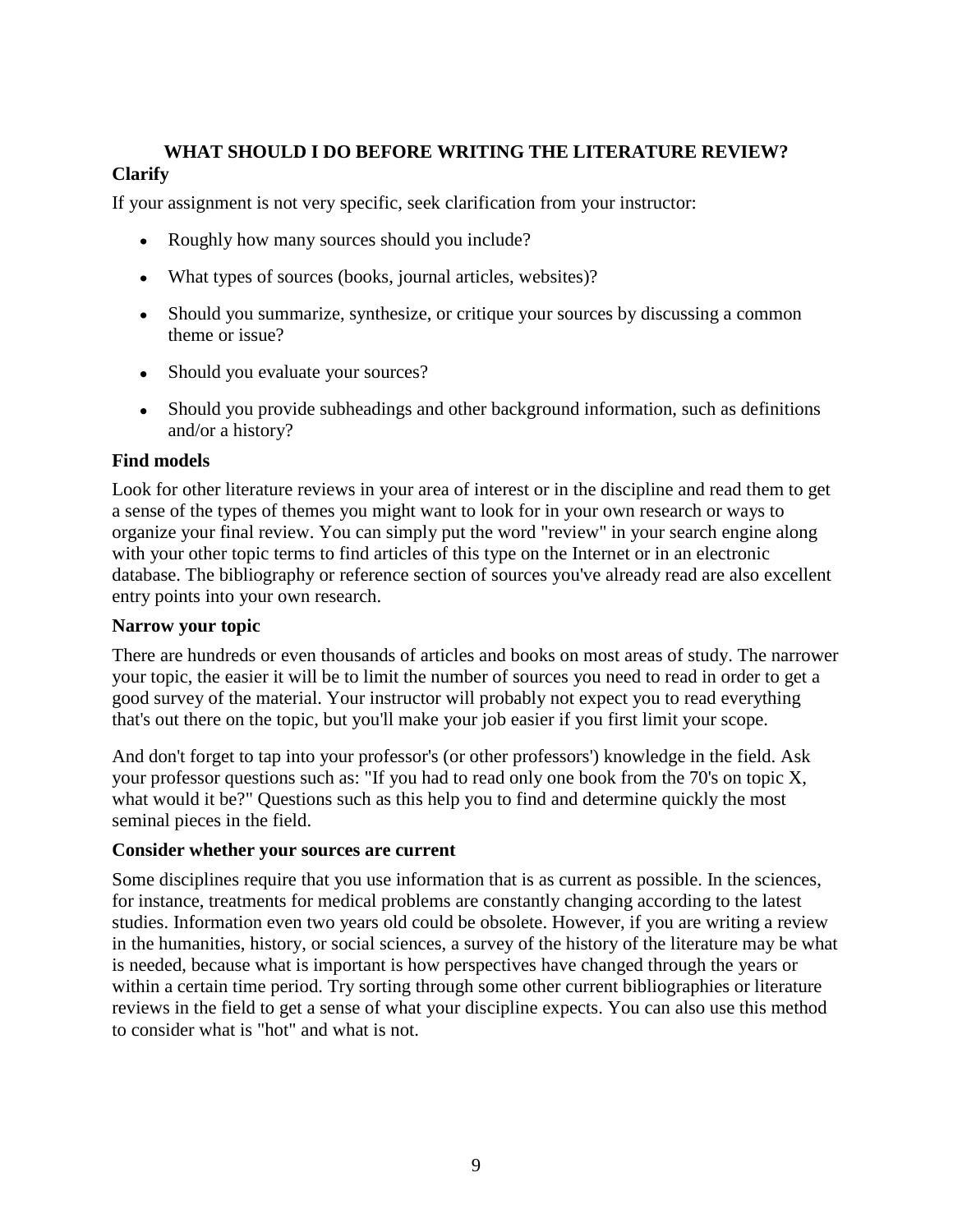## **STRATEGIES FOR WRITING THE LITERATURE REVIEW:**

#### **Find a focus**

A literature review, like a term paper, is usually organized around ideas, not the sources themselves as an annotated bibliography would be organized. This means that you will not just simply list your sources and go into detail about each one of them, one at a time. No. As you read widely but selectively in your topic area, consider instead what themes or issues connect your sources together. Do they present one or different solutions? Is there an aspect of the field that is missing? How well do they present the material and do they portray it according to an appropriate theory? Do they reveal a trend in the field? A raging debate? Pick one of these themes to focus the organization of your review.

#### **Construct a working thesis statement**

Then use the focus you've found to construct a thesis statement. Yes! Literature reviews have thesis statements as well! However, your thesis statement will not necessarily argue for a position or an opinion; rather it will argue for a particular perspective on the material. Some sample thesis statements for literature reviews are as follows:

*The current trend in treatment for congestive heart failure combines surgery and medicine.*

*More and more cultural studies scholars are accepting popular media as a subject worthy of academic consideration.*

#### **Consider organization**

You've got a focus, and you've narrowed it down to a thesis statement. Now what is the most effective way of presenting the information? What are the most important topics, subtopics, etc., that your review needs to include? And in what order should you present them? Develop an organization for your review at both a global and local level:

## **First, cover the basic categories**

Just like most academic papers, literature reviews also must contain at least three basic elements: an introduction or background information section; the body of the review containing the discussion of sources; and, finally, a conclusion and/or recommendations section to end the paper.

*Introduction:* Gives a quick idea of the topic of the literature review, such as the central theme or organizational pattern.

*Body:* Contains your discussion of sources and is organized either chronologically, thematically, or methodologically (see below for more information on each).

*Conclusions/Recommendations:* Discuss what you have drawn from reviewing literature so far. Where might the discussion proceed?

## **Organizing the body**

Once you have the basic categories in place, then you must consider how you will present the sources themselves within the body of your paper. Create an organizational method to focus this section even further.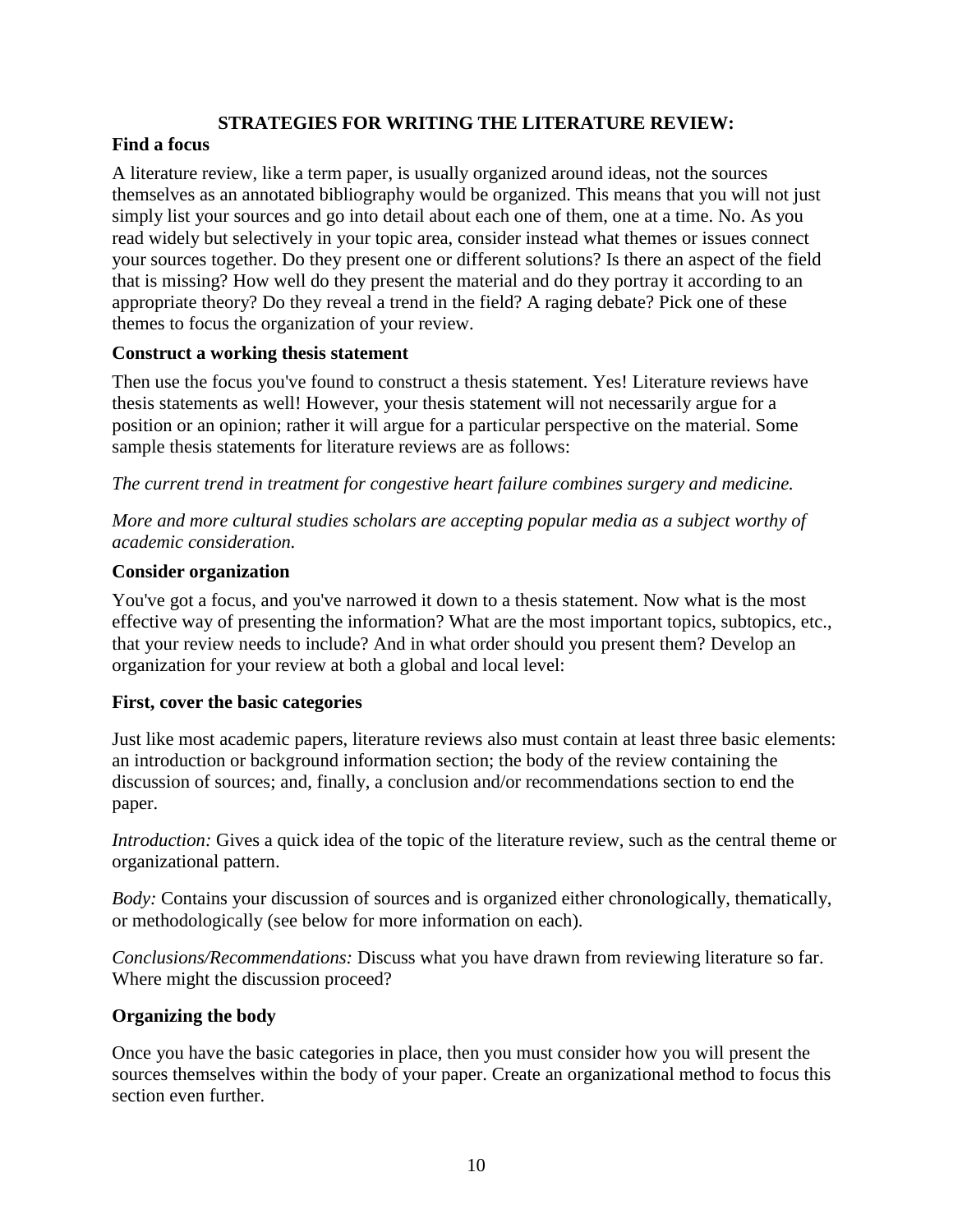To help you come up with an overall organizational framework for your review, consider the following scenario and then three typical ways of organizing the sources into a review:

You've decided to focus your literature review on materials dealing with sperm whales. This is because you've just finished reading Moby Dick, and you wonder if that whale's portrayal is really real. You start with some articles about the physiology of sperm whales in biology journals written in the 1980's. But these articles refer to some British biological studies performed on whales in the early 18th century. So you check those out. Then you look up a book written in 1968 with information on how sperm whales have been portrayed in other forms of art, such as in Alaskan poetry, in French painting, or on whale bone, as the whale hunters in the late 19th century used to do. This makes you wonder about American whaling methods during the time portrayed in Moby Dick, so you find some academic articles published in the last five years on how accurately Herman Melville portrayed the whaling scene in his novel.

## *Chronological:*

If your review follows the chronological method, you could write about the materials above according to when they were published. For instance, first you would talk about the British biological studies of the 18th century, then about Moby Dick, published in 1851, then the book on sperm whales in other art (1968), and finally the biology articles (1980s) and the recent articles on American whaling of the 19th century. But there is relatively no continuity among subjects here. And notice that even though the sources on sperm whales in other art and on American whaling are written recently, they are about other subjects/objects that were created much earlier. Thus, the review loses its chronological focus.

## *By Publication*

Order your sources by publication chronology, then, only if the order demonstrates a more important trend. For instance, you could order a review of literature on biological studies of sperm whales if the progression revealed a change in dissection practices of the researchers who wrote and/or conducted the studies.

## *By Trend*

A better way to organize the above sources chronologically is to examine the sources under another trend, such as the history of whaling. Then your review would have subsections according to eras within this period. For instance, the review might examine whaling from pre-1600-1699, 1700-1799, and 1800-1899. Under this method, you would combine the recent studies on American whaling in the 19th century with Moby Dick itself in the 1800-1899 category, even though the authors wrote a century apart.

## *Thematic:*

Thematic reviews of literature are organized around a topic or issue, rather than the progression of time. However, progression of time may still be an important factor in a thematic review. For instance, the sperm whale review could focus on the development of the harpoon for whale hunting. While the study focuses on one topic, harpoon technology, it will still be organized chronologically. The only difference here between a "chronological" and a "thematic" approach is what is emphasized the most: the development of the harpoon or the harpoon technology.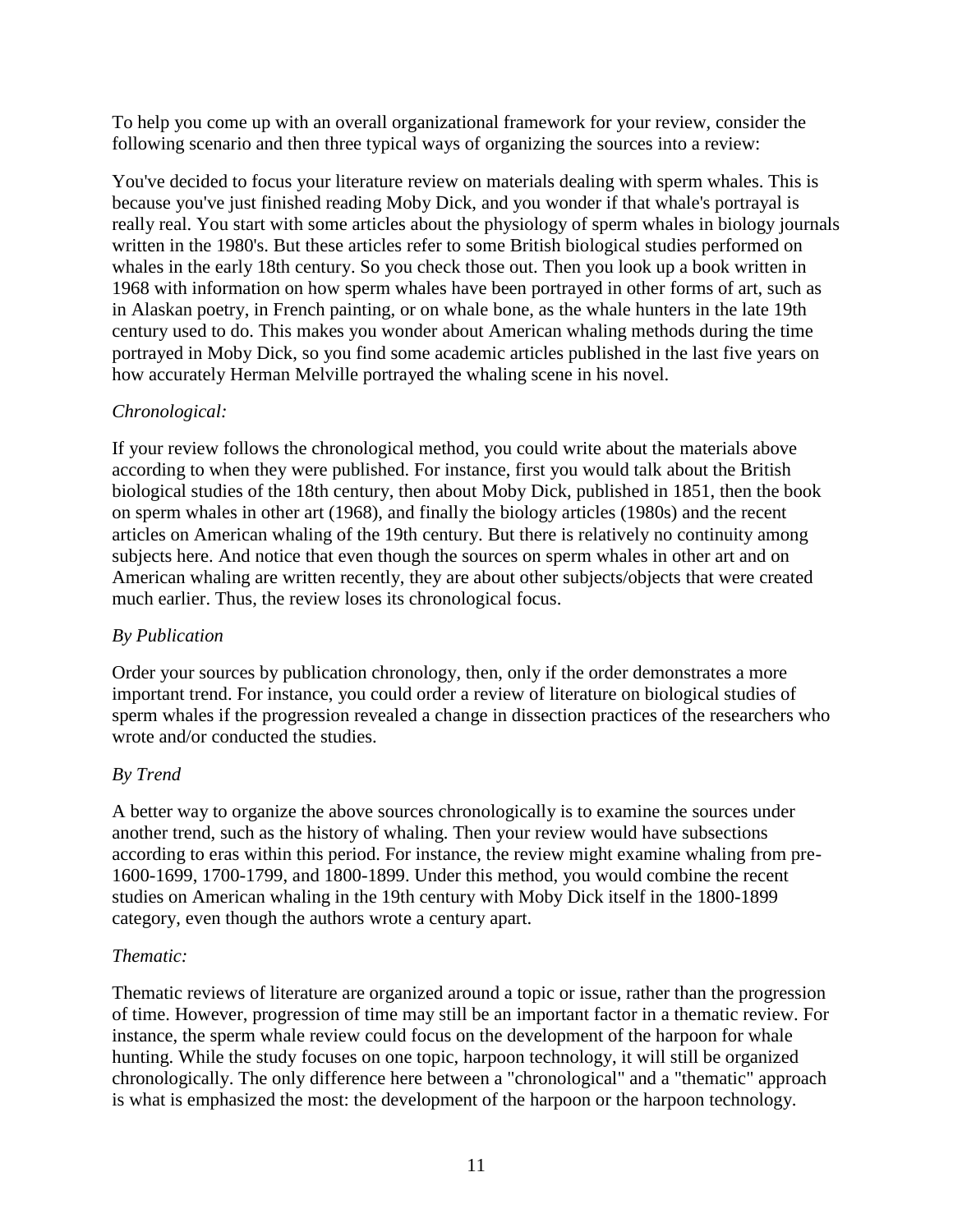But more authentic thematic reviews tend to break away from chronological order. For instance, a thematic review of material on sperm whales might examine how they are portrayed as "evil" in cultural documents. The subsections might include how they are personified, how their proportions are exaggerated, and their behaviors misunderstood. A review organized in this manner would shift between time periods within each section according to the point made.

## *Methodological:*

A methodological approach differs from the two above in that the focusing factor usually does not have to do with the content of the material. Instead, it focuses on the "methods" of the researcher or writer. For the sperm whale project, one methodological approach would be to look at cultural differences between the portrayal of whales in American, British, and French art work. Or the review might focus on the economic impact of whaling on a community. A methodological scope will influence either the types of documents in the review or the way in which these documents are discussed.

Once you've decided on the organizational method for the body of the review, the sections you need to include in the paper should be easy to figure out. They should arise out of your organizational strategy. In other words, a chronological review would have subsections for each vital time period. A thematic review would have subtopics based upon factors that relate to the theme or issue.

Sometimes, though, you might need to add additional sections that are necessary for your study, but do not fit in the organizational strategy of the body. What other sections you include in the body is up to you. Put in only what is necessary. Here are a few other sections you might want to consider:

*Current Situation*: Information necessary to understand the topic or focus of the literature review.

*History*: The chronological progression of the field, the literature, or an idea that is necessary to understand the literature review, if the body of the literature review is not already a chronology.

*Methods and/or Standards*: The criteria you used to select the sources in your literature review or the way in which you present your information. For instance, you might explain that your review includes only peer-reviewed articles and journals.

*Questions for Further Research*: What questions about the field has the review sparked? How will you further your research as a result of the review?

## **BEGIN COMPOSITION**

Once you've settled on a general pattern of organization, you're ready to write each section. There are a few guidelines you should follow during the writing stage as well. Here is a sample paragraph from a literature review about sexism and language to illuminate the following discussion:

However, other studies have shown that even gender-neutral antecedents are more likely to produce masculine images than feminine ones (Gastil, 1990). Hamilton (1988) asked students to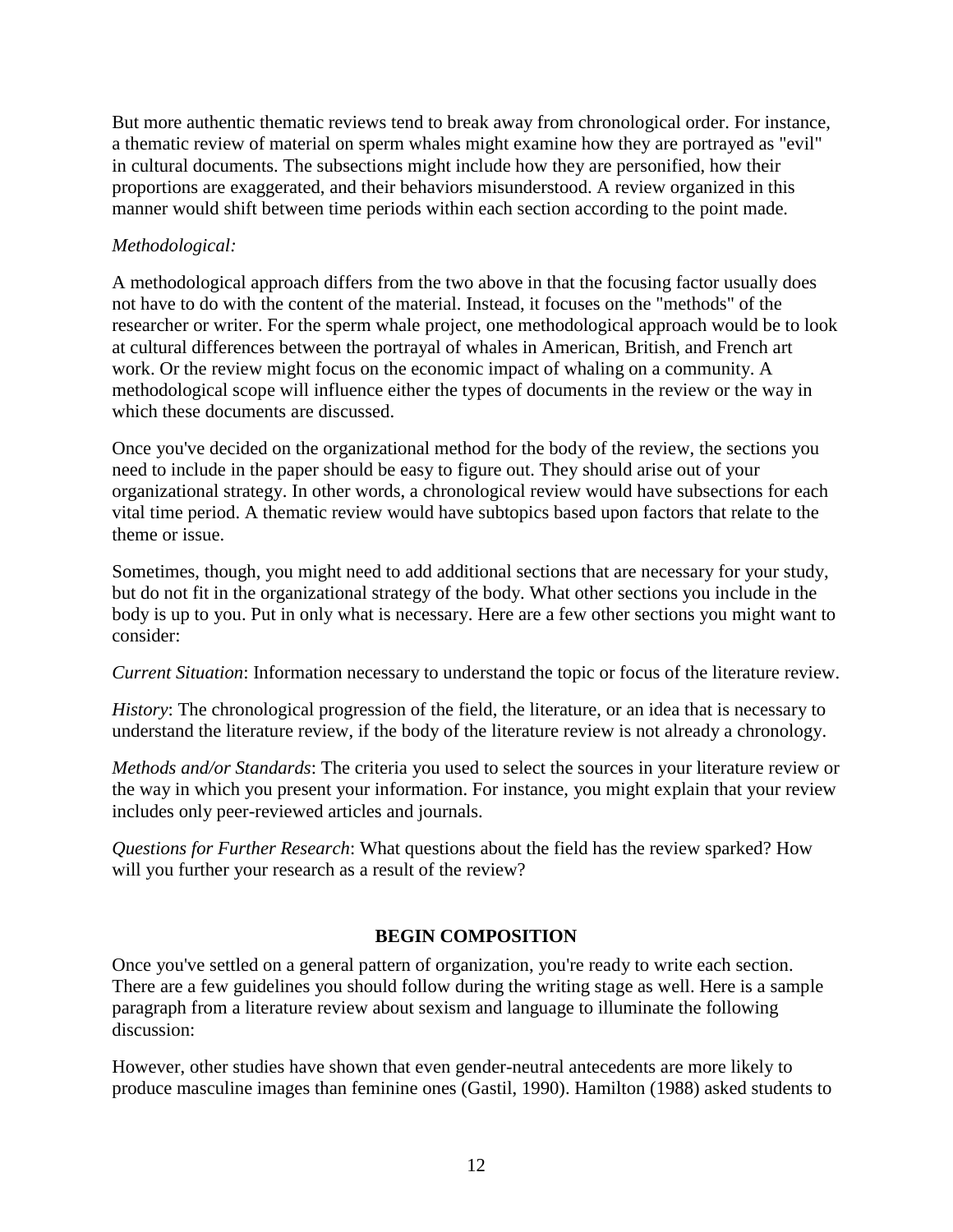complete sentences that required them to fill in pronouns that agreed with gender-neutral antecedents such as "writer," "pedestrian," and "persons." The students were asked to describe any image they had when writing the sentence. Hamilton found that people imagined 3.3 men to each woman in the masculine "generic" condition and 1.5 men per woman in the unbiased condition. Thus, while ambient sexism accounted for some of the masculine bias, sexist language amplified the effect. (Source: Erika Falk and Jordan Mills, "Why Sexist Language Affects Persuasion: The Role of Homophily, Intended Audience, and Offense," Women and Language19:2.

## **Use evidence**

In the example above, the writers refer to several other sources when making their point. A literature review in this sense is just like any other academic research paper. Your interpretation of the available sources must be backed up with evidence to show that what you are saying is valid.

## **Be selective**

Select only the most important points in each source to highlight in the review. The type of information you choose to mention should relate directly to the review's focus, whether it is thematic, methodological, or chronological.

## **Use quotes sparingly**

Falk and Mills do not use any direct quotes. That is because the survey nature of the literature review does not allow for in-depth discussion or detailed quotes from the text. Some short quotes here and there are okay, though, if you want to emphasize a point, or if what the author said just cannot be rewritten in your own words. Notice that Falk and Mills do quote certain terms that were coined by the author, not common knowledge, or taken directly from the study. But if you find yourself wanting to put in more quotes, check with your instructor.

## **Summarize and synthesize**

Remember to summarize and synthesize your sources within each paragraph as well as throughout the review. The authors here recapitulate important features of Hamilton's study, but then synthesize it by rephrasing the study's significance and relating it to their own work.

## **Keep your own voice**

While the literature review presents others' ideas, your voice (the writer's) should remain front and center. Notice that Falk and Mills weave references to other sources into their own text, but they still maintain their own voice by starting and ending the paragraph with their own ideas and their own words. The sources support what Falk and Mills are saying.

## **Use caution when paraphrasing**

When paraphrasing a source that is not your own, be sure to represent the author's information or opinions accurately and in your own words. In the preceding example, Falk and Mills either directly refer in the text to the author of their source, such as Hamilton, or they provide ample notation in the text when the ideas they are mentioning are not their own, for example, Gastil's.